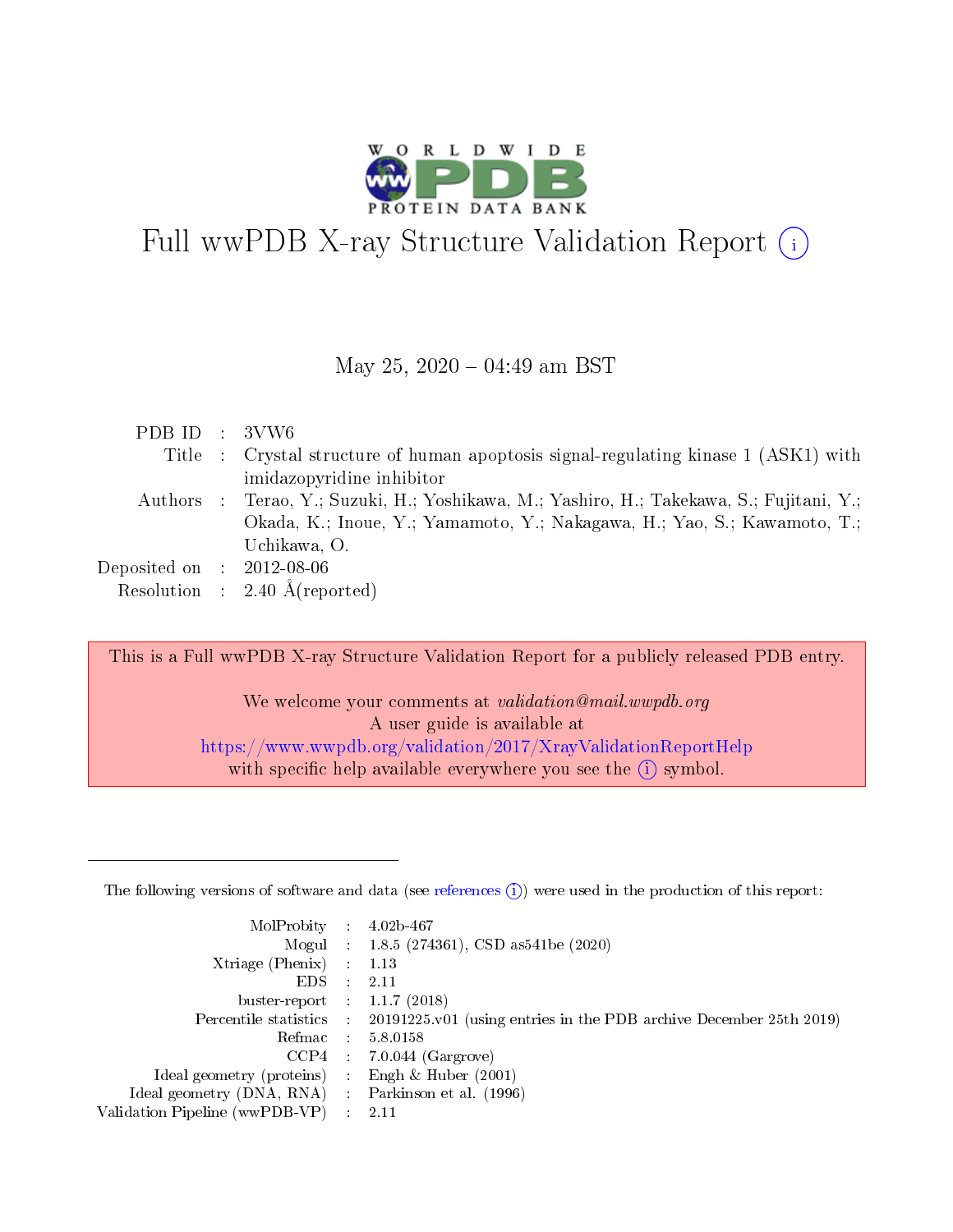## 1 [O](https://www.wwpdb.org/validation/2017/XrayValidationReportHelp#overall_quality)verall quality at a glance  $(i)$

The following experimental techniques were used to determine the structure: X-RAY DIFFRACTION

The reported resolution of this entry is 2.40 Å.

Percentile scores (ranging between 0-100) for global validation metrics of the entry are shown in the following graphic. The table shows the number of entries on which the scores are based.



| Metric                | Whole archive<br>$(\#\mathrm{Entries})$ | Similar resolution<br>$(\#\text{Entries},\, \text{resolution}\; \text{range}(\textup{\AA}))$ |
|-----------------------|-----------------------------------------|----------------------------------------------------------------------------------------------|
| $R_{free}$            | 130704                                  | $3907(2.40-2.40)$                                                                            |
| Clashscore            | 141614                                  | $4398(2.40-2.40)$                                                                            |
| Ramachandran outliers | 138981                                  | $4318(2.40-2.40)$                                                                            |
| Sidechain outliers    | 138945                                  | $4319(2.40-2.40)$                                                                            |
| RSRZ outliers         | 127900                                  | $3811(2.40-2.40)$                                                                            |

The table below summarises the geometric issues observed across the polymeric chains and their fit to the electron density. The red, orange, yellow and green segments on the lower bar indicate the fraction of residues that contain outliers for  $>=3, 2, 1$  and 0 types of geometric quality criteria respectively. A grey segment represents the fraction of residues that are not modelled. The numeric value for each fraction is indicated below the corresponding segment, with a dot representing fractions  $\epsilon=5\%$  The upper red bar (where present) indicates the fraction of residues that have poor fit to the electron density. The numeric value is given above the bar.

| Mol | ${\rm Chain \mid Length}$ | Quality of chain |     |     |
|-----|---------------------------|------------------|-----|-----|
|     | 269                       | 80%              | 14% | .5% |
|     | 269                       | 5%<br>79%        | 13% | 6%  |

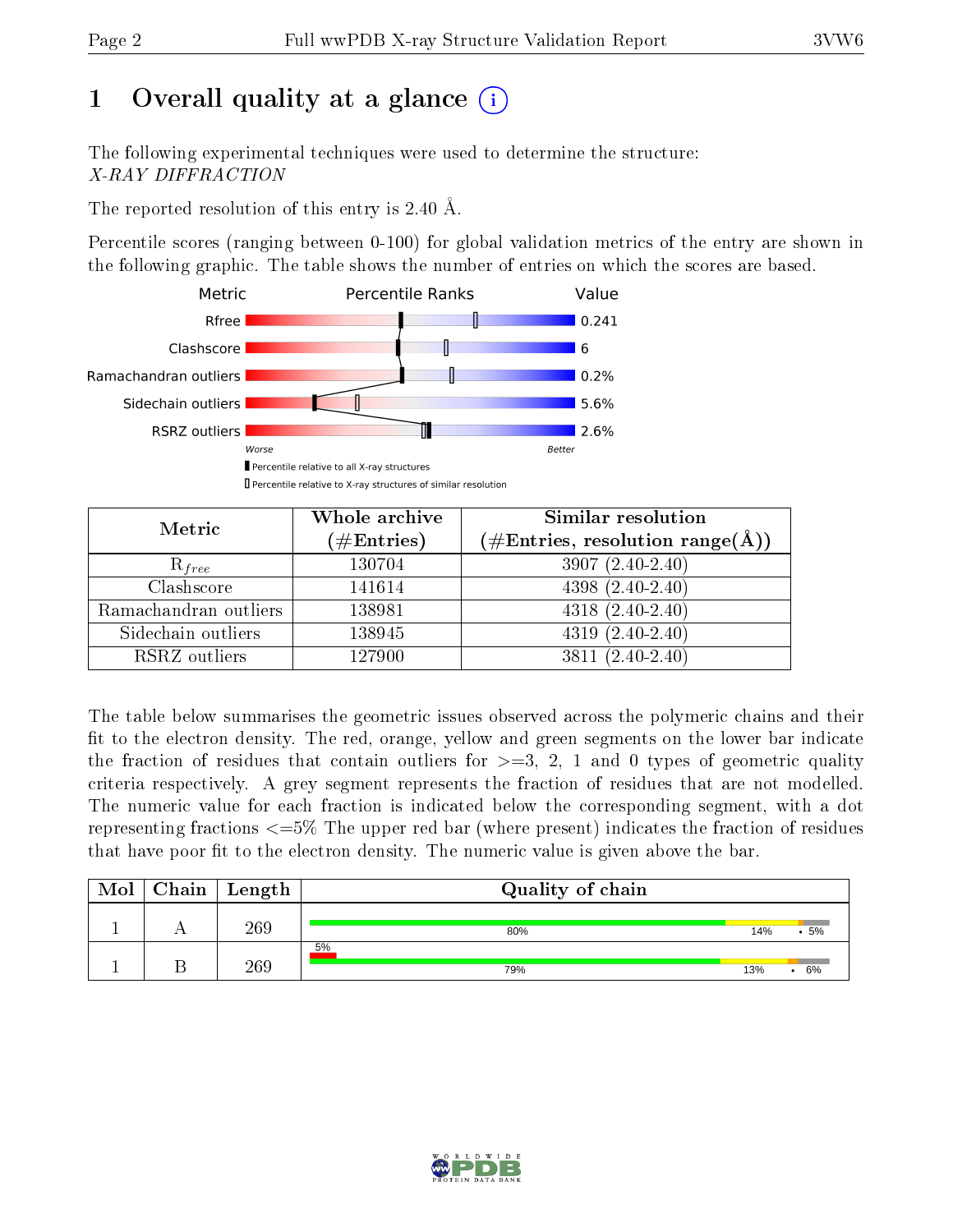# 2 Entry composition (i)

There are 3 unique types of molecules in this entry. The entry contains 4215 atoms, of which 0 are hydrogens and 0 are deuteriums.

In the tables below, the ZeroOcc column contains the number of atoms modelled with zero occupancy, the AltConf column contains the number of residues with at least one atom in alternate conformation and the Trace column contains the number of residues modelled with at most 2 atoms.

• Molecule 1 is a protein called Mitogen-activated protein kinase kinase kinase 5.

| Mol | Chain   Residues | Atoms |                                                          |  |  | $\text{ZeroOcc} \mid \text{AltConf} \mid \text{Trace}$ |  |  |
|-----|------------------|-------|----------------------------------------------------------|--|--|--------------------------------------------------------|--|--|
|     | 255              |       | $\begin{array}{ccc} \text{Total} & \text{C} \end{array}$ |  |  |                                                        |  |  |
|     |                  | 2015  | 1298 332 376 9                                           |  |  |                                                        |  |  |
|     | 253              |       | Total C N O S                                            |  |  |                                                        |  |  |
|     |                  | 2007  | 1291 333 374 9                                           |  |  |                                                        |  |  |

 Molecule 2 is 4-tert-butyl-N-[6-(1H-imidazol-1-yl)imidazo[1,2-a]pyridin-2-yl]benzamide (three-letter code: IM6) (formula:  $C_{21}H_{21}N_5O$ ).



|  | $\text{Mol}$   Chain   Residues | Atoms                               | $ZeroOcc \   \ AltConf$ |
|--|---------------------------------|-------------------------------------|-------------------------|
|  |                                 | Total C N O<br>$27 \t21 \t5 \t1$    |                         |
|  |                                 | Total C N O<br>$27 \t 21 \t 5 \t 1$ |                         |

• Molecule 3 is water.

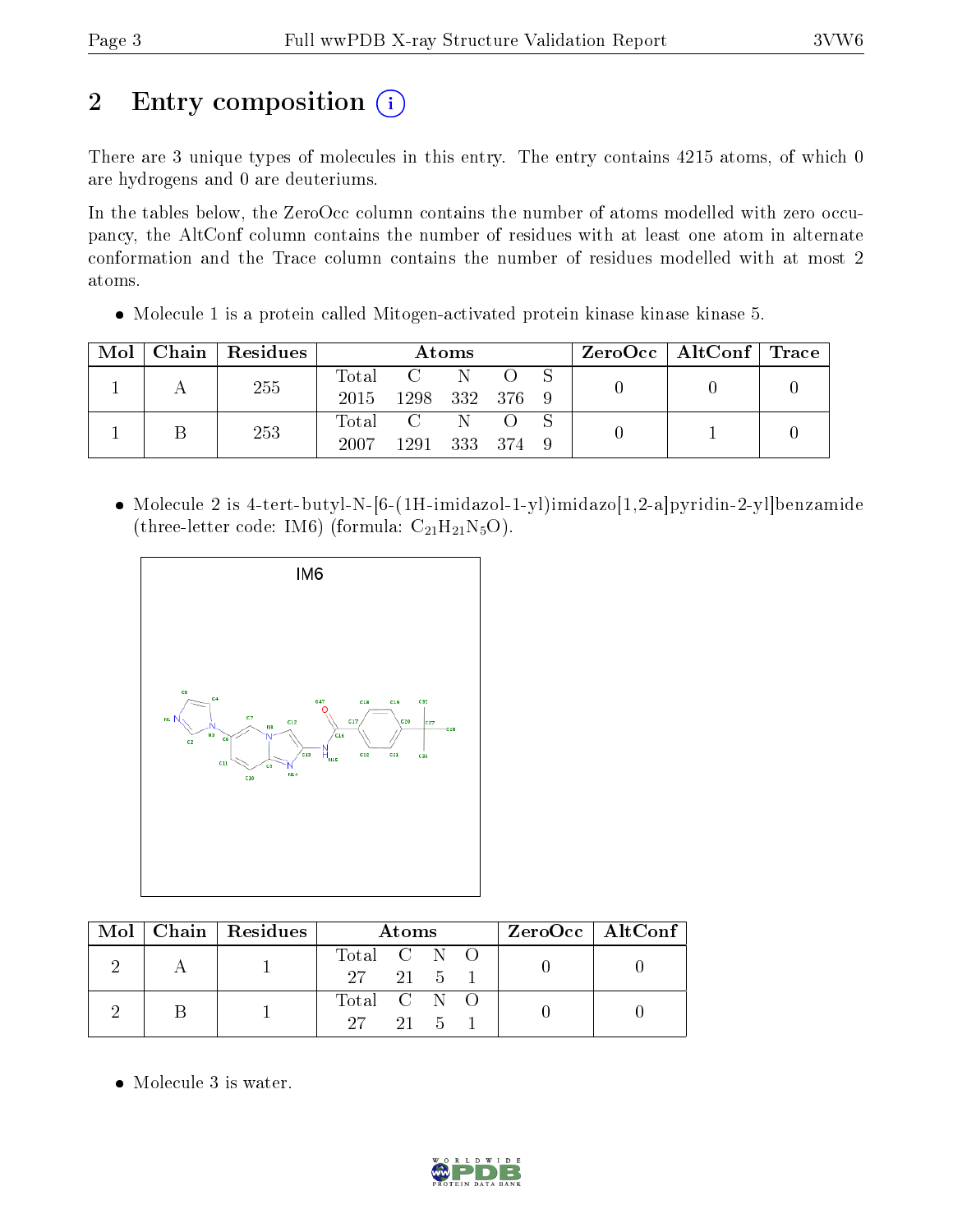|  | $Mol$   Chain   Residues | Atoms                | $ZeroOcc \   \ AltConf \  $ |
|--|--------------------------|----------------------|-----------------------------|
|  |                          | Total O<br>90<br>90  |                             |
|  |                          | Total O<br>49<br>-49 |                             |

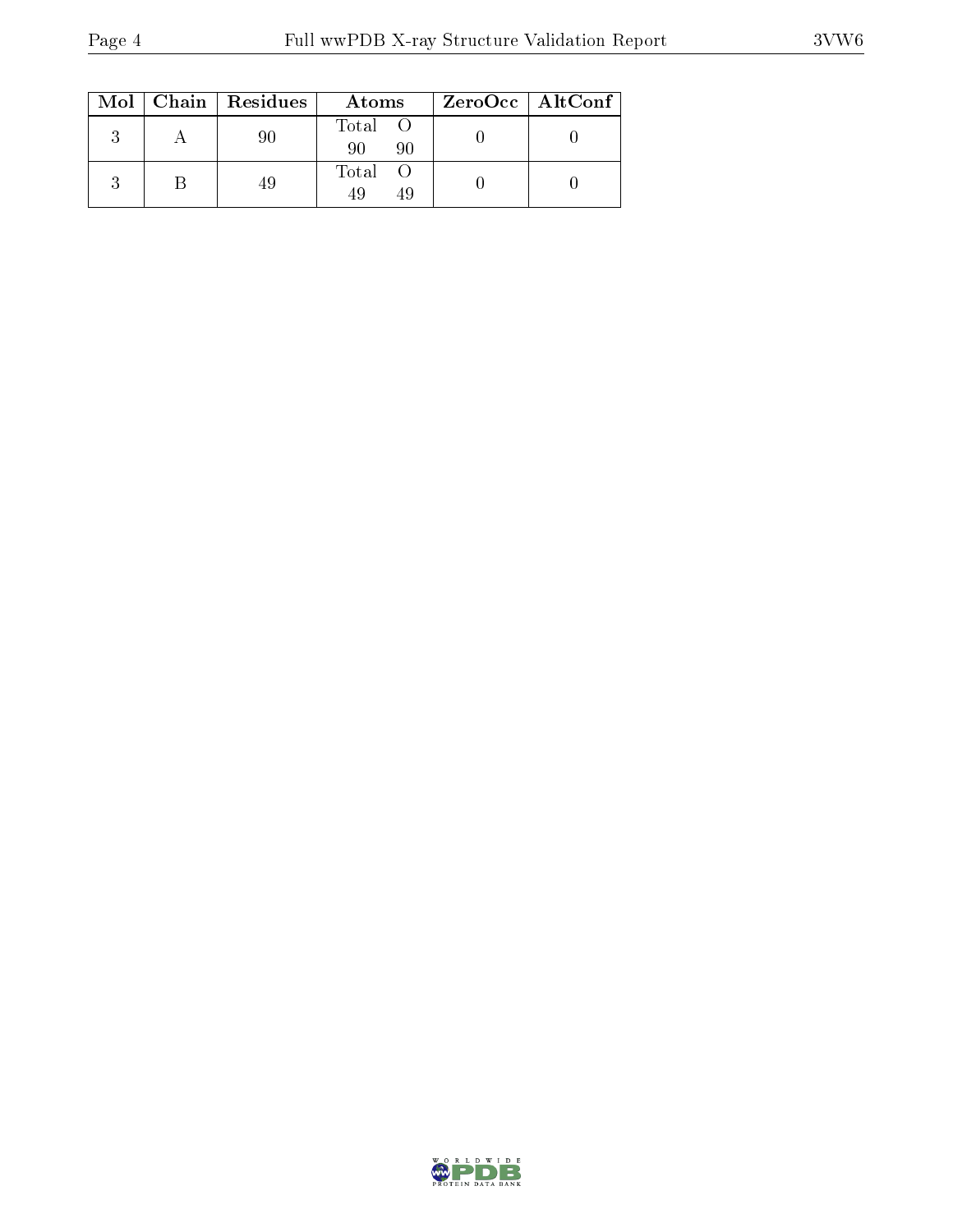## 3 Residue-property plots  $(i)$

These plots are drawn for all protein, RNA and DNA chains in the entry. The first graphic for a chain summarises the proportions of the various outlier classes displayed in the second graphic. The second graphic shows the sequence view annotated by issues in geometry and electron density. Residues are color-coded according to the number of geometric quality criteria for which they contain at least one outlier: green  $= 0$ , yellow  $= 1$ , orange  $= 2$  and red  $= 3$  or more. A red dot above a residue indicates a poor fit to the electron density (RSRZ  $> 2$ ). Stretches of 2 or more consecutive residues without any outlier are shown as a green connector. Residues present in the sample, but not in the model, are shown in grey.

• Molecule 1: Mitogen-activated protein kinase kinase kinase 5



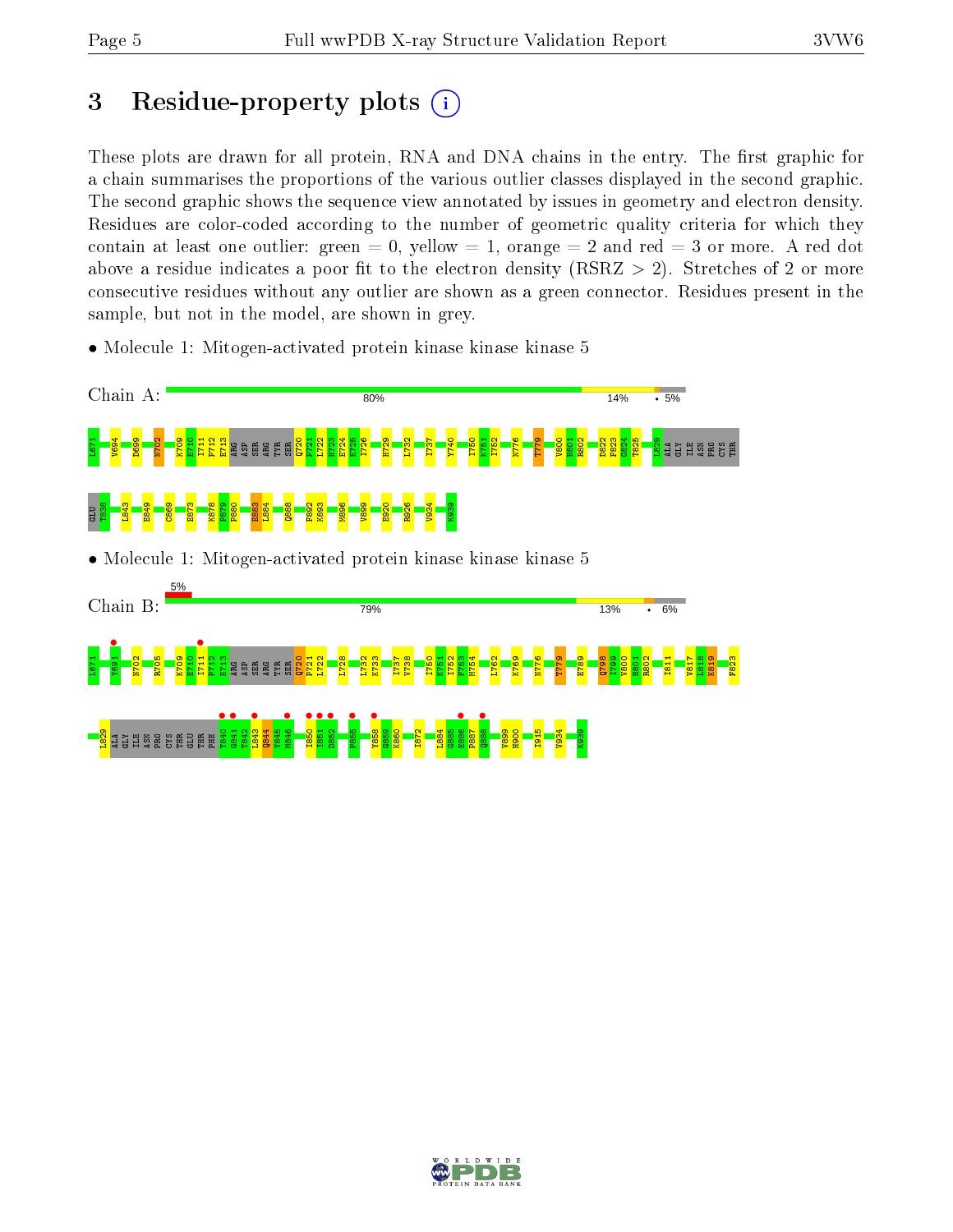## 4 Data and refinement statistics  $(i)$

| Property                                                         | Value                                            | Source     |
|------------------------------------------------------------------|--------------------------------------------------|------------|
| Space group                                                      | P 65 2 2                                         | Depositor  |
| Cell constants                                                   | 78.03Å 78.03Å 425.30Å                            | Depositor  |
| a, b, c, $\alpha$ , $\beta$ , $\gamma$                           | $90.00^{\circ}$ $90.00^{\circ}$ $120.00^{\circ}$ |            |
| Resolution $(A)$                                                 | 70.88<br>$-2.40$                                 | Depositor  |
|                                                                  | $48.91 - 2.40$                                   | <b>EDS</b> |
| % Data completeness                                              | $\overline{97.9(70.88-2.40)}$                    | Depositor  |
| (in resolution range)                                            | 97.9 (48.91-2.40)                                | <b>EDS</b> |
| $\mathrm{R}_{merge}$                                             | (Not available)                                  | Depositor  |
| $\mathrm{R}_{sym}$                                               | (Not available)                                  | Depositor  |
| $\langle I/\sigma(I) \rangle^{-1}$                               | $3.25$ (at $2.39\text{\AA}$ )                    | Xtriage    |
| Refinement program                                               | REFMAC 5.5.0109                                  | Depositor  |
| $R, R_{free}$                                                    | $\overline{0.213}$ ,<br>0.252                    | Depositor  |
|                                                                  | 0.211<br>0.241                                   | DCC        |
| $R_{free}$ test set                                              | $\overline{1569}$ reflections $(5.07\%)$         | wwPDB-VP   |
| Wilson B-factor $(A^2)$                                          | 42.0                                             | Xtriage    |
| Anisotropy                                                       | 0.015                                            | Xtriage    |
| Bulk solvent $k_{sol}(\text{e}/\text{A}^3), B_{sol}(\text{A}^2)$ | $0.35$ , $34.9$                                  | <b>EDS</b> |
| L-test for twinning <sup>2</sup>                                 | $< L >$ = 0.49, $< L2$ = 0.33                    | Xtriage    |
| Estimated twinning fraction                                      | No twinning to report.                           | Xtriage    |
| $F_o, F_c$ correlation                                           | 0.94                                             | <b>EDS</b> |
| Total number of atoms                                            | 4215                                             | wwPDB-VP   |
| Average B, all atoms $(A^2)$                                     | 42.0                                             | wwPDB-VP   |

Xtriage's analysis on translational NCS is as follows: The largest off-origin peak in the Patterson function is  $4.05\%$  of the height of the origin peak. No significant pseudotranslation is detected.

<sup>&</sup>lt;sup>2</sup>Theoretical values of  $\langle |L| \rangle$ ,  $\langle L^2 \rangle$  for acentric reflections are 0.5, 0.333 respectively for untwinned datasets, and 0.375, 0.2 for perfectly twinned datasets.



<span id="page-5-1"></span><span id="page-5-0"></span><sup>1</sup> Intensities estimated from amplitudes.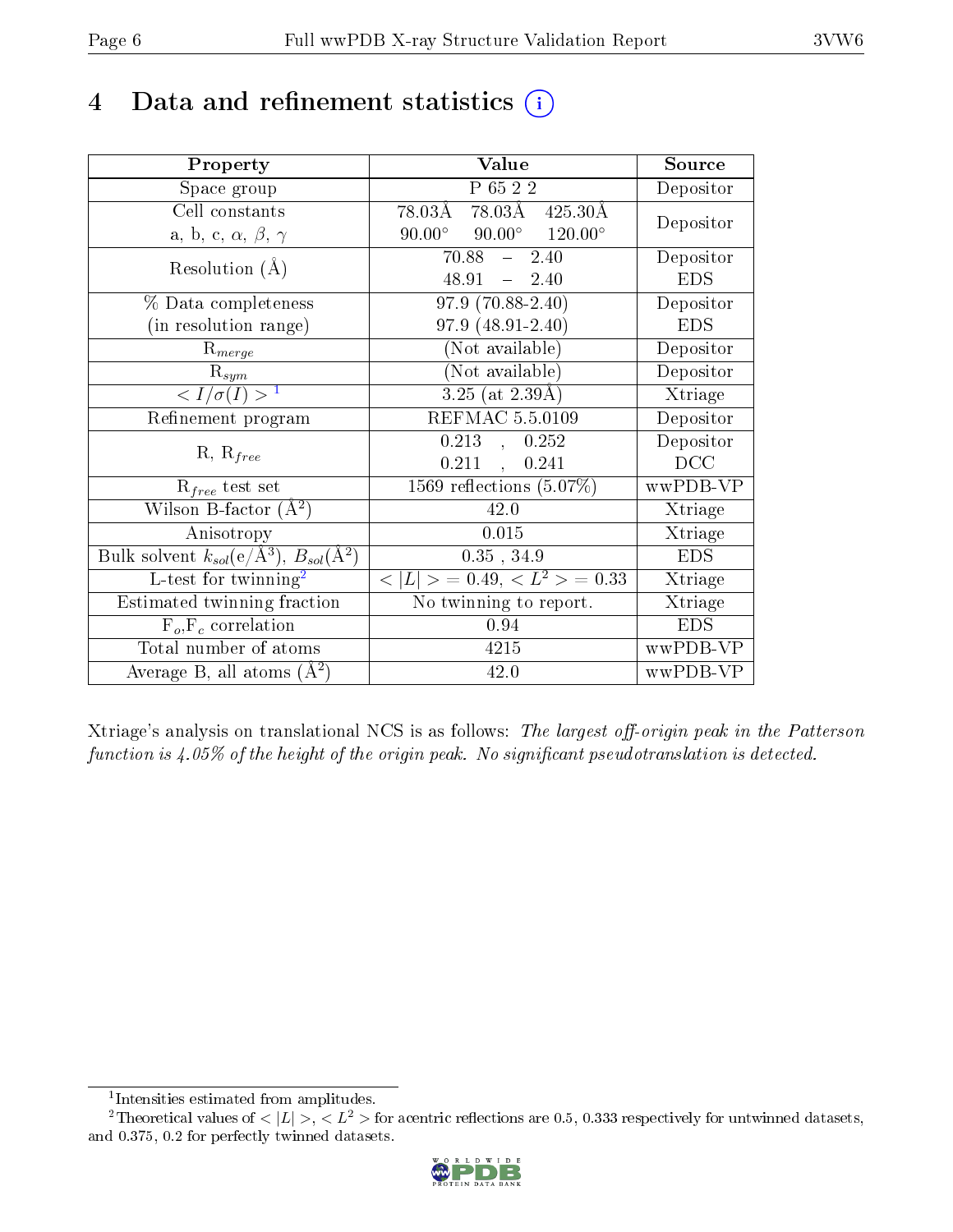## 5 Model quality  $(i)$

## 5.1 Standard geometry (i)

Bond lengths and bond angles in the following residue types are not validated in this section: IM6

The Z score for a bond length (or angle) is the number of standard deviations the observed value is removed from the expected value. A bond length (or angle) with  $|Z| > 5$  is considered an outlier worth inspection. RMSZ is the root-mean-square of all Z scores of the bond lengths (or angles).

| Mol | Chain |      | Bond lengths | Bond angles |                 |  |
|-----|-------|------|--------------|-------------|-----------------|--|
|     |       | RMSZ | $\# Z  > 5$  | RMSZ        | $\# Z  > 5$     |  |
|     |       | 0.49 | 0/2060       | 0.60        | 0/2777          |  |
|     | R     | 0.45 | 0/2054       | 0.56        | 0/2768          |  |
| ΔH  | A 11  | 0.47 | 4114         | 0.58        | $^{\prime}5545$ |  |

There are no bond length outliers.

There are no bond angle outliers.

There are no chirality outliers.

There are no planarity outliers.

### $5.2$  Too-close contacts  $(i)$

In the following table, the Non-H and H(model) columns list the number of non-hydrogen atoms and hydrogen atoms in the chain respectively. The H(added) column lists the number of hydrogen atoms added and optimized by MolProbity. The Clashes column lists the number of clashes within the asymmetric unit, whereas Symm-Clashes lists symmetry related clashes.

|   |   |      | Mol   Chain   Non-H   H(model)   H(added) |      |    | $\text{Classes} \mid \text{Symm-Class}$ |
|---|---|------|-------------------------------------------|------|----|-----------------------------------------|
|   |   | 2015 |                                           | 1999 | 23 |                                         |
|   | В | 2007 |                                           | 2001 | 29 |                                         |
|   |   | 27   |                                           | 21   |    |                                         |
|   |   | 27   |                                           |      |    |                                         |
| ົ |   | 90   |                                           |      |    |                                         |
| ച | R | 49   |                                           |      |    |                                         |
|   |   | 4215 |                                           | 4042 | 51 |                                         |

The all-atom clashscore is defined as the number of clashes found per 1000 atoms (including hydrogen atoms). The all-atom clashscore for this structure is 6.

All (51) close contacts within the same asymmetric unit are listed below, sorted by their clash

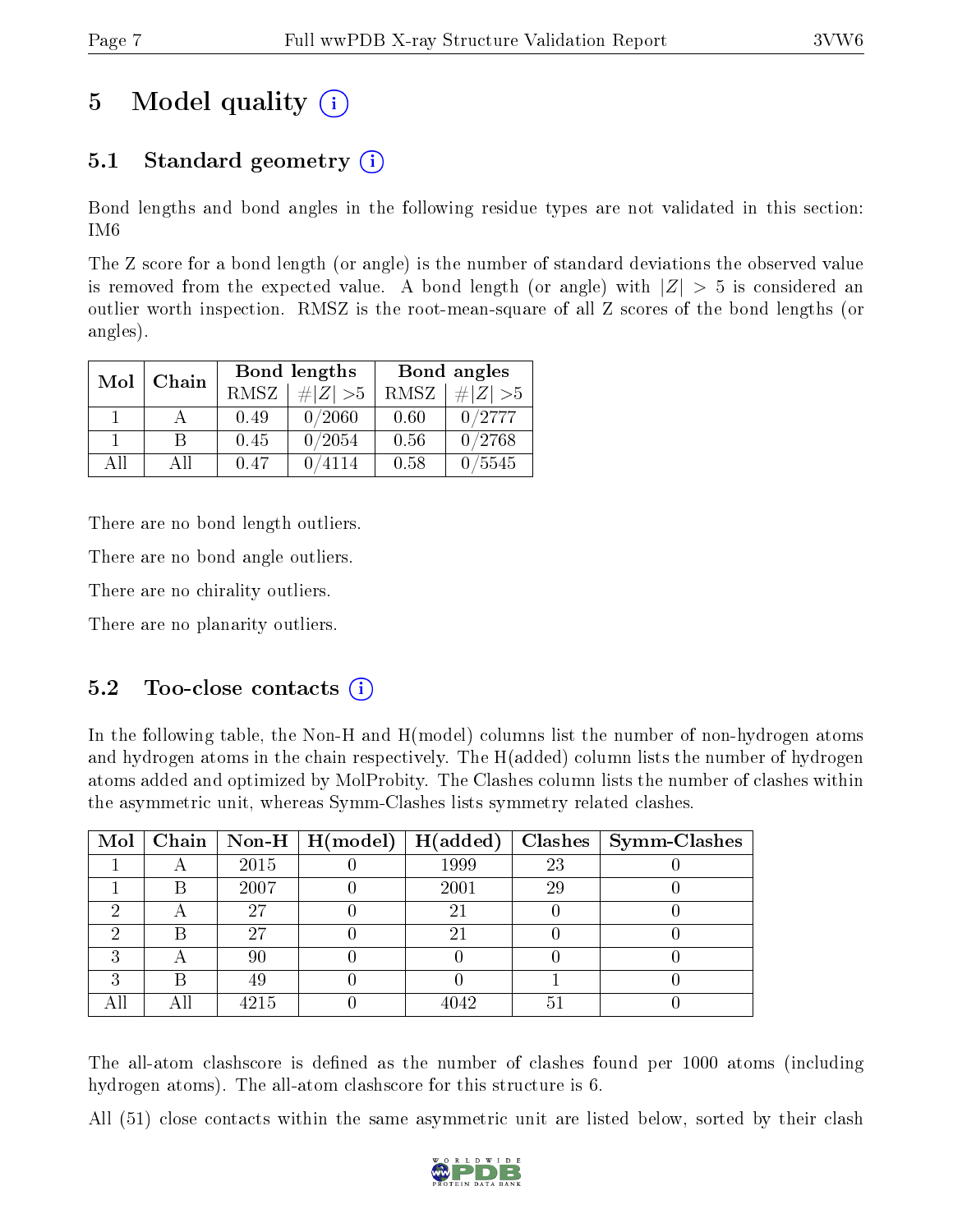magnitude.

| Atom-1                                              | Atom-2               | Interatomic       | Clash         |
|-----------------------------------------------------|----------------------|-------------------|---------------|
|                                                     |                      | distance $(\AA)$  | overlap $(A)$ |
| 1:B:800:VAL:HG13                                    | 1:B:829:LEU:HD21     | 1.55              | 0.87          |
| 1:B:844:GLN:HE22                                    | 1: B: 887: PRO:HG3   | 1.55              | 0.69          |
| 1:A:888:GLN:HE22                                    | 1:B:900:HIS:H        | 1.41              | 0.67          |
| 1: A:776: ASN:CG                                    | 1: A:779:THR:HG23    | 2.16              | 0.66          |
| 1:B:776:ASN:OD1                                     | 1:B:779:THR:HG23     | 1.96              | 0.64          |
| 1:B:776:ASN:CG                                      | 1:B:779:THR:HG23     | 2.24              | 0.57          |
| 1:B:817:VAL:CG1                                     | 1:B:819:LYS:HE2      | 2.37              | 0.54          |
| 1: A: 711: ILE: HG22                                | 1: A: 722: LEU: CD2  | 2.38              | 0.54          |
| 1: A:694:VAL:HG22                                   | 1: A:709: LYS: HG3   | 1.90              | 0.53          |
| 1: A: 711: ILE: HG22                                | 1: A:722: LEU: HD22  | 1.91              | 0.53          |
| $1:B:705[\overline{\mathrm{A}}]:\!\mathrm{ARG:NH1}$ | 3:B:1110:HOH:O       | 2.42              | 0.51          |
| 1:A:722:LEU:HD23                                    | 1: A:750: ILE:HG23   | 1.93              | 0.51          |
| 1:A:776:ASN:OD1                                     | 1: A:779:THR:HG23    | 2.10              | 0.51          |
| 1:B:720:GLN:HE21                                    | 1:B:721:PRO:HD3      | 1.75              | 0.51          |
| 1: A:737: ILE: HG23                                 | 1:A:823:PHE:CZ       | 2.46              | 0.51          |
| 1:A:740:TYR:HDI                                     | 1:A:752:ILE:HD11     | 1.77              | 0.49          |
| 1:A:712:PRO:O                                       | 1: A:713: GLU:CB     | 2.61              | 0.49          |
| 1:B:934:VAL:O                                       | 1:B:934:VAL:HG12     | $\overline{2.11}$ | 0.49          |
| 1:B:817:VAL:HG12                                    | 1:B:819:LYS:HE2      | 1.95              | 0.48          |
| 1:B:720:GLN:HE21                                    | 1:B:721:PRO:CD       | $\overline{2.27}$ | 0.47          |
| 1:B:711:ILE:HG22                                    | 1:B:722:LEU:HD23     | 1.96              | 0.47          |
| 1: A:699: ASP:HB3                                   | 1:A:702:ASN:HD21     | 1.80              | 0.46          |
| 1: A:802: ARG:HD3                                   | 1: A:825:THR:O       | 2.15              | 0.46          |
| 1:B:738:VAL:HG13                                    | 1:B:754:MET:CE       | 2.46              | 0.46          |
| 1:A:726:ILE:CD1                                     | 1: A: 750: ILE: HD11 | 2.47              | 0.45          |
| 1:B:800:VAL:HG23                                    | 1: B:802: ARG: HG3   | 1.98              | 0.45          |
| 1: A:869: CYS:HB3                                   | 1: A:880: PRO:HG3    | 2.00              | 0.44          |
| 1:A:873:GLU:HA                                      | 1:A:878:LYS:O        | 2.17              | 0.44          |
| 1:B:738:VAL:CG1                                     | 1: B: 754: MET: CE   | 2.95              | 0.44          |
| 1:A:712:PRO:O                                       | 1:A:713:GLU:HB2      | 2.18              | 0.43          |
| 1: A:800: VAL:HG23                                  | 1:A:802:ARG:HD2      | 1.99              | 0.43          |
| 1:B:850:ILE:HD11                                    | 1: B: 858: TYR: HA   | 2.00              | 0.43          |
| 1:B:798:GLN:HE22                                    | 1:B:860:LYS:NZ       | 2.15              | 0.43          |
| 1:B:872:ILE:HD11                                    | 1:B:915:ILE:HG21     | 2.00              | 0.43          |
| 1: A:934: VAL: CG1                                  | 1: A:934: VAL:O      | 2.66              | 0.43          |
| 1:B:711:ILE:HG22                                    | 1:B:750:ILE:HG23     | 2.00              | 0.43          |
| 1:B:709:LYS:HB3                                     | 1:B:752:ILE:CG2      | 2.49              | 0.43          |
| 1: A:883: GLU: H                                    | 1:A:883:GLU:CD       | 2.23              | 0.42          |
| 1:B:850:ILE:HD12                                    | 1:B:858:TYR:CD1      | 2.54              | 0.42          |
| 1:B:934:VAL:O                                       | 1: B:934: VAL:CG1    | 2.67              | 0.42          |
| 1: A:726: ILE: HD11                                 | 1:A:750:ILE:HD11     | 2.02              | 0.42          |

Continued on next page...

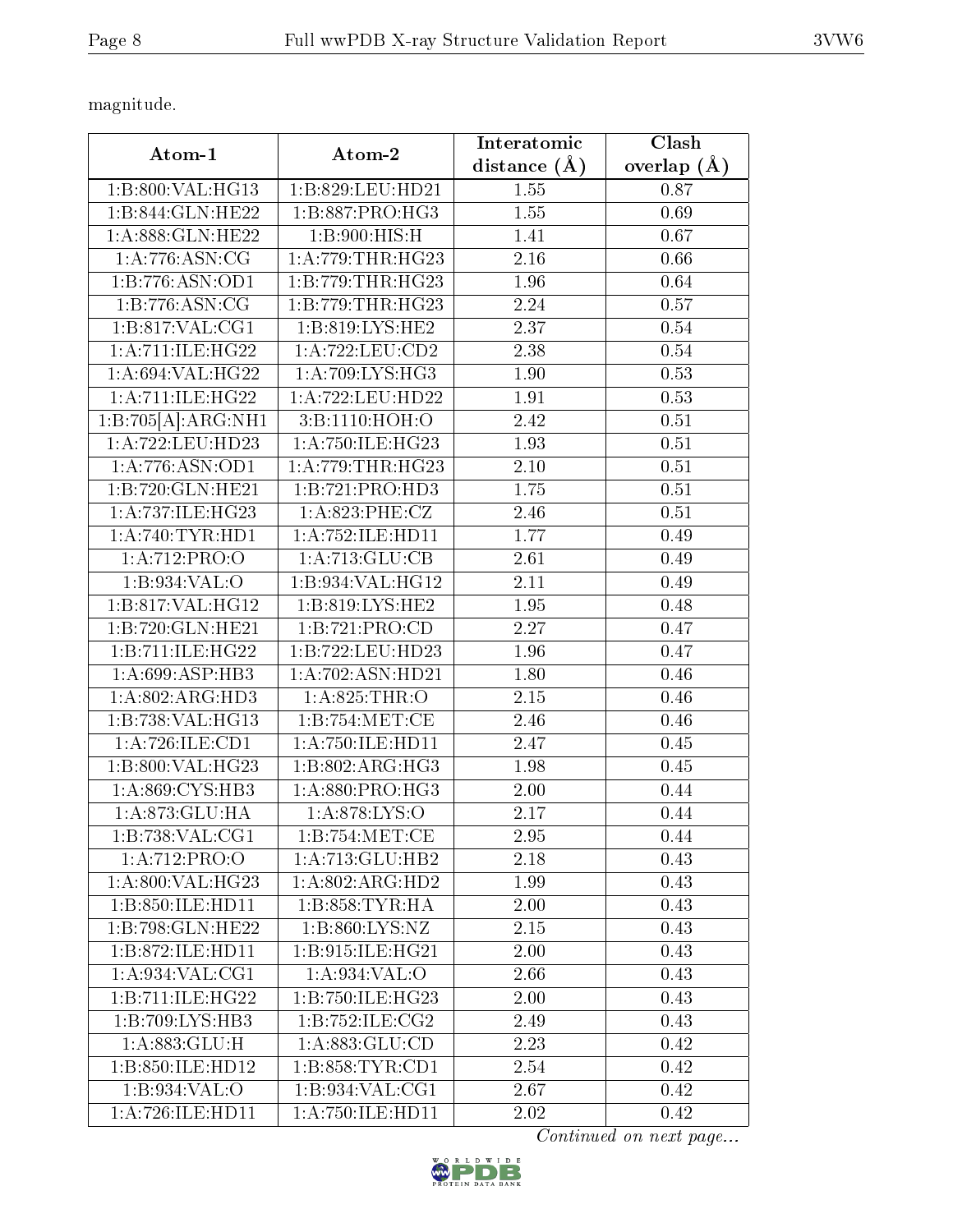|--|--|

| Atom-1             | Atom-2             | Interatomic<br>distance $(A)$ | Clash<br>overlap $(A)$ |
|--------------------|--------------------|-------------------------------|------------------------|
| 1:B:762:LEU:HD13   | 1:B:811:ILE:HD11   | 2.01                          | 0.42                   |
| 1:B:711:ILE:HG22   | 1:B:722:LEU:CD2    | 2.50                          | 0.41                   |
| 1:B:709:LYS:HB3    | 1:B:752:ILE:HG23   | 2.02                          | 0.41                   |
| 1:B:728:LEU:O      | 1:B:732:LEU:HD13   | 2.20                          | 0.41                   |
| 1: A:740:TYR:CD1   | 1:A:752:ILE:HD11   | 2.55                          | 0.41                   |
| 1: A:849: GLU:OE1  | 1: A:926: ARG: NH2 | 2.54                          | 0.41                   |
| 1: B:817: VAL:HGI1 | 1: B:819: LYS: HE2 | 2.02                          | 0.40                   |
| 1:B:720:GLN:N      | 1:B:721:PRO:HD2    | 2.36                          | 0.40                   |
| 1:B:737:ILE:HG23   | 1:B:823:PHE:HZ     | 1.86                          | 0.40                   |
| 1:A:892:PHE:HB3    | 1: A:896: MET:HE2  | 2.04                          | 0.40                   |

Continued from previous page...

There are no symmetry-related clashes.

#### 5.3 Torsion angles (i)

#### 5.3.1 Protein backbone  $(i)$

In the following table, the Percentiles column shows the percent Ramachandran outliers of the chain as a percentile score with respect to all X-ray entries followed by that with respect to entries of similar resolution.

The Analysed column shows the number of residues for which the backbone conformation was analysed, and the total number of residues.

| Mol | Chain | Analysed                      | Favoured |           | Allowed   Outliers | Percentiles                     |
|-----|-------|-------------------------------|----------|-----------|--------------------|---------------------------------|
|     |       | $249/269$ (93\%)   239 (96\%) |          | $9(4\%)$  | $1(0\%)$           | 434<br>48                       |
|     |       | $248/269$ (92\%)   236 (95\%) |          | $12(5\%)$ |                    | $\vert$ 100 $\vert$ 100 $\vert$ |
| All | All   | $497/538$ (92\%)   475 (96\%) |          | 21(4%)    | $1(0\%)$           | 62<br>-47                       |

All (1) Ramachandran outliers are listed below:

| Chain | $+$ Res $+$ | vne |
|-------|-------------|-----|
|       |             |     |

#### 5.3.2 Protein sidechains  $(i)$

In the following table, the Percentiles column shows the percent sidechain outliers of the chain as a percentile score with respect to all X-ray entries followed by that with respect to entries of similar resolution.

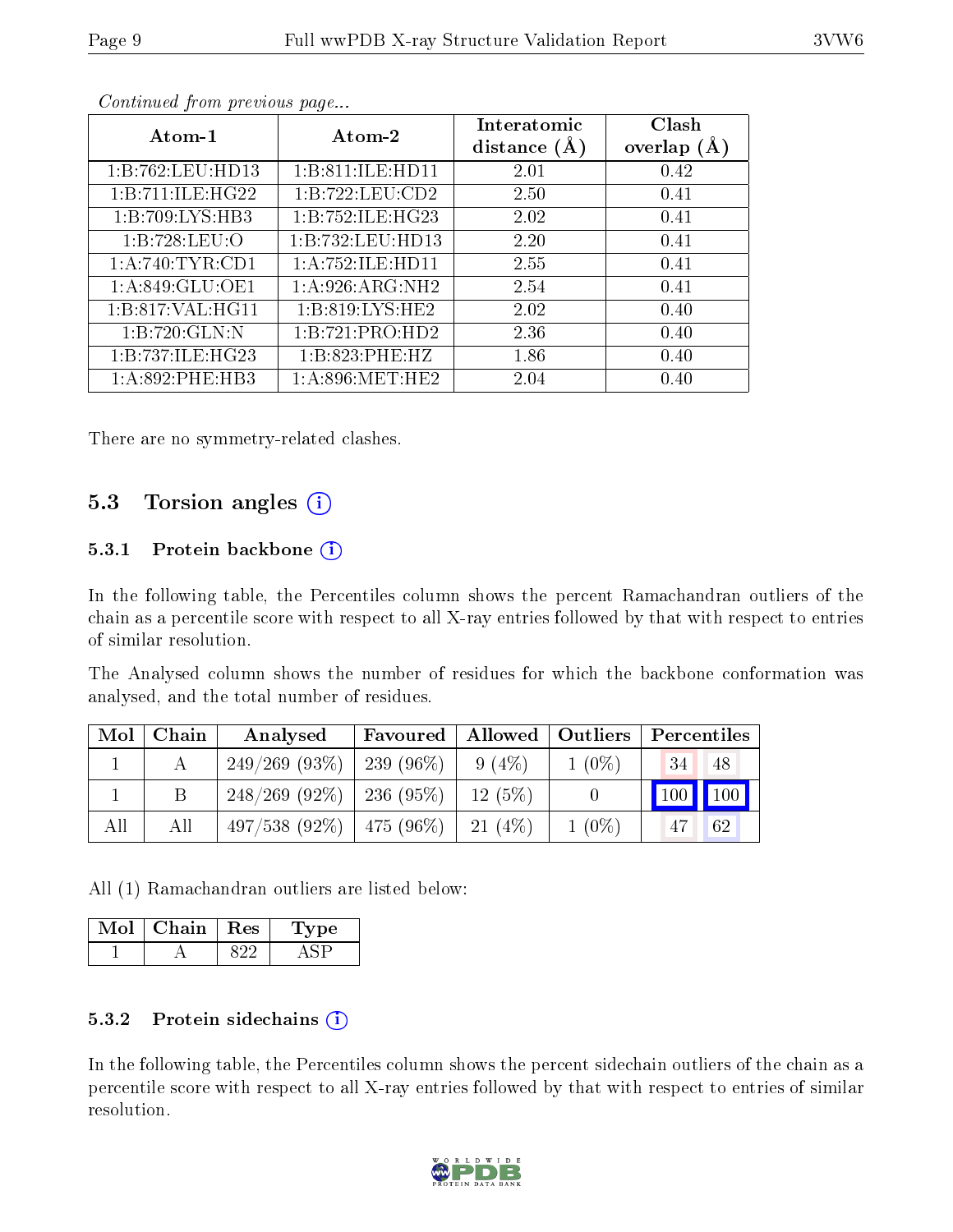| Mol | Chain | Analysed         | Rotameric   Outliers |           | Percentiles |
|-----|-------|------------------|----------------------|-----------|-------------|
|     |       | $215/229$ (94\%) | $203(94\%)$          | $12(6\%)$ | 21<br>34    |
|     |       | $215/229$ (94\%) | $203(94\%)$          | $12(6\%)$ | 34<br>21    |
| All | All   | $430/458$ (94\%) | 406 $(94\%)$         | 24 $(6%)$ | 34<br>21    |

The Analysed column shows the number of residues for which the sidechain conformation was analysed, and the total number of residues.

All (24) residues with a non-rotameric sidechain are listed below:

| Mol            | Chain                   | Res | Type                      |
|----------------|-------------------------|-----|---------------------------|
| $\mathbf 1$    | $\boldsymbol{A}$        | 702 | <b>ASN</b>                |
| $\overline{1}$ | $\overline{A}$          | 720 | $\overline{\text{GLN}}$   |
| $\overline{1}$ | $\overline{A}$          | 724 | GLU                       |
| $\overline{1}$ | $\overline{A}$          | 729 | $\overline{\mathrm{HIS}}$ |
| $\overline{1}$ | $\overline{A}$          | 732 | <b>LEU</b>                |
| $\overline{1}$ | $\overline{A}$          | 779 | $\overline{\text{THR}}$   |
| $\overline{1}$ | $\overline{A}$          | 843 | <b>LEU</b>                |
| $\overline{1}$ | $\overline{A}$          | 883 | GLU                       |
| $\overline{1}$ | $\overline{A}$          | 884 | LEU                       |
| $\overline{1}$ | $\overline{A}$          | 893 | <b>LYS</b>                |
| $\overline{1}$ | $\overline{A}$          | 899 | <b>VAL</b>                |
| $\overline{1}$ | $\overline{A}$          | 920 | $\overline{\text{GLU}}$   |
| $\overline{1}$ | $\overline{\mathrm{B}}$ | 702 | $\overline{A}$ SN         |
| $\overline{1}$ | $\overline{\mathrm{B}}$ | 720 | $\overline{\text{GLN}}$   |
| $\overline{1}$ | $\overline{\mathrm{B}}$ | 733 | <b>LYS</b>                |
| $\overline{1}$ | $\overline{\mathrm{B}}$ | 769 | $\overline{\text{LYS}}$   |
| $\overline{1}$ | $\overline{\mathrm{B}}$ | 779 | <b>THR</b>                |
| $\overline{1}$ | Β                       | 789 | $\overline{{\rm GLU}}$    |
| $\overline{1}$ | $\overline{\mathrm{B}}$ | 798 | $\overline{\text{GLN}}$   |
| $\overline{1}$ | $\, {\bf B}$            | 819 | $\overline{\text{LYS}}$   |
| $\overline{1}$ | $\overline{\mathrm{B}}$ | 843 | $\overline{\text{LEU}}$   |
| $\overline{1}$ | B                       | 844 | <b>GLN</b>                |
| $\overline{1}$ | $\overline{\mathrm{B}}$ | 884 | <b>LEU</b>                |
| $\overline{1}$ | $\overline{\mathrm{B}}$ | 899 | VAL                       |

Some sidechains can be flipped to improve hydrogen bonding and reduce clashes. All (7) such sidechains are listed below:

| Mol | Chain | Res | Type |
|-----|-------|-----|------|
|     |       | 702 | ASN. |
|     |       | 756 | GL N |
|     |       | 888 | GLN  |

Continued on next page...

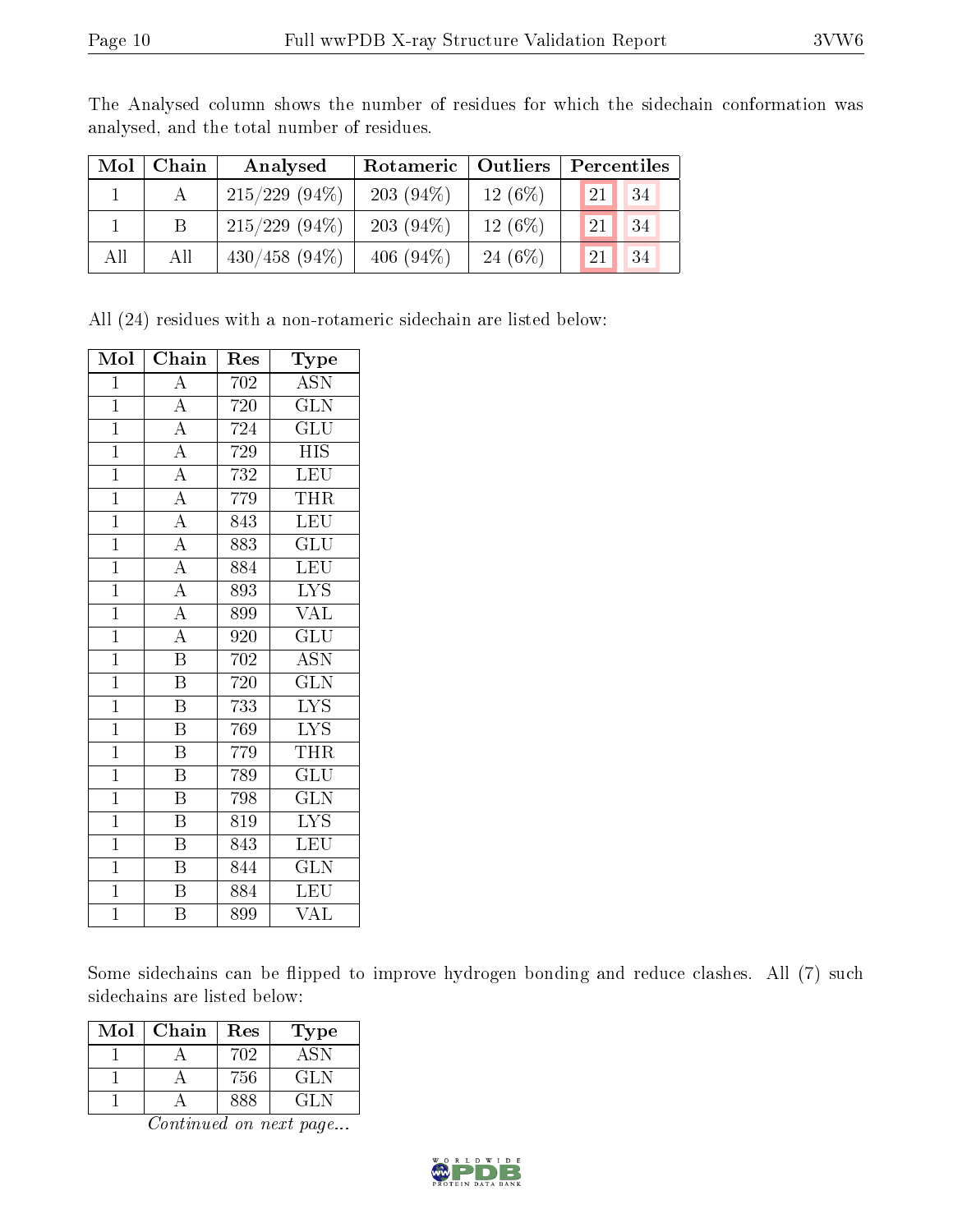Continued from previous page...

| Mol | Chain | Res | Type       |
|-----|-------|-----|------------|
|     |       | 702 | <b>ASN</b> |
|     |       | 720 | <b>GLN</b> |
|     |       | 798 | GLN        |
|     |       | 844 | GL N       |

#### 5.3.3 RNA  $(i)$

There are no RNA molecules in this entry.

#### 5.4 Non-standard residues in protein, DNA, RNA chains  $(i)$

There are no non-standard protein/DNA/RNA residues in this entry.

#### 5.5 Carbohydrates  $(i)$

There are no carbohydrates in this entry.

#### 5.6 Ligand geometry  $(i)$

2 ligands are modelled in this entry.

In the following table, the Counts columns list the number of bonds (or angles) for which Mogul statistics could be retrieved, the number of bonds (or angles) that are observed in the model and the number of bonds (or angles) that are defined in the Chemical Component Dictionary. The Link column lists molecule types, if any, to which the group is linked. The Z score for a bond length (or angle) is the number of standard deviations the observed value is removed from the expected value. A bond length (or angle) with  $|Z| > 2$  is considered an outlier worth inspection. RMSZ is the root-mean-square of all Z scores of the bond lengths (or angles).

| Mol<br>Type |      |  |      | Chain  | Res        | Link |           | Bond lengths |      |                     | Bond angles |  |
|-------------|------|--|------|--------|------------|------|-----------|--------------|------|---------------------|-------------|--|
|             |      |  |      |        | Counts     | RMSZ | $\pm  Z $ | Counts       | RMSZ | # Z                 |             |  |
|             | UM6  |  | 1001 | $\sim$ | 26,30,30   | 1.70 | 5(19%)    | 29,44,44     | 1.19 | $2(6\%)$            |             |  |
|             | UM6. |  | 1001 | -      | 26, 30, 30 | 1.67 |           | 29,44,44     | 1.29 | $\left[13\%\right]$ |             |  |

In the following table, the Chirals column lists the number of chiral outliers, the number of chiral centers analysed, the number of these observed in the model and the number defined in the Chemical Component Dictionary. Similar counts are reported in the Torsion and Rings columns. '-' means no outliers of that kind were identified.

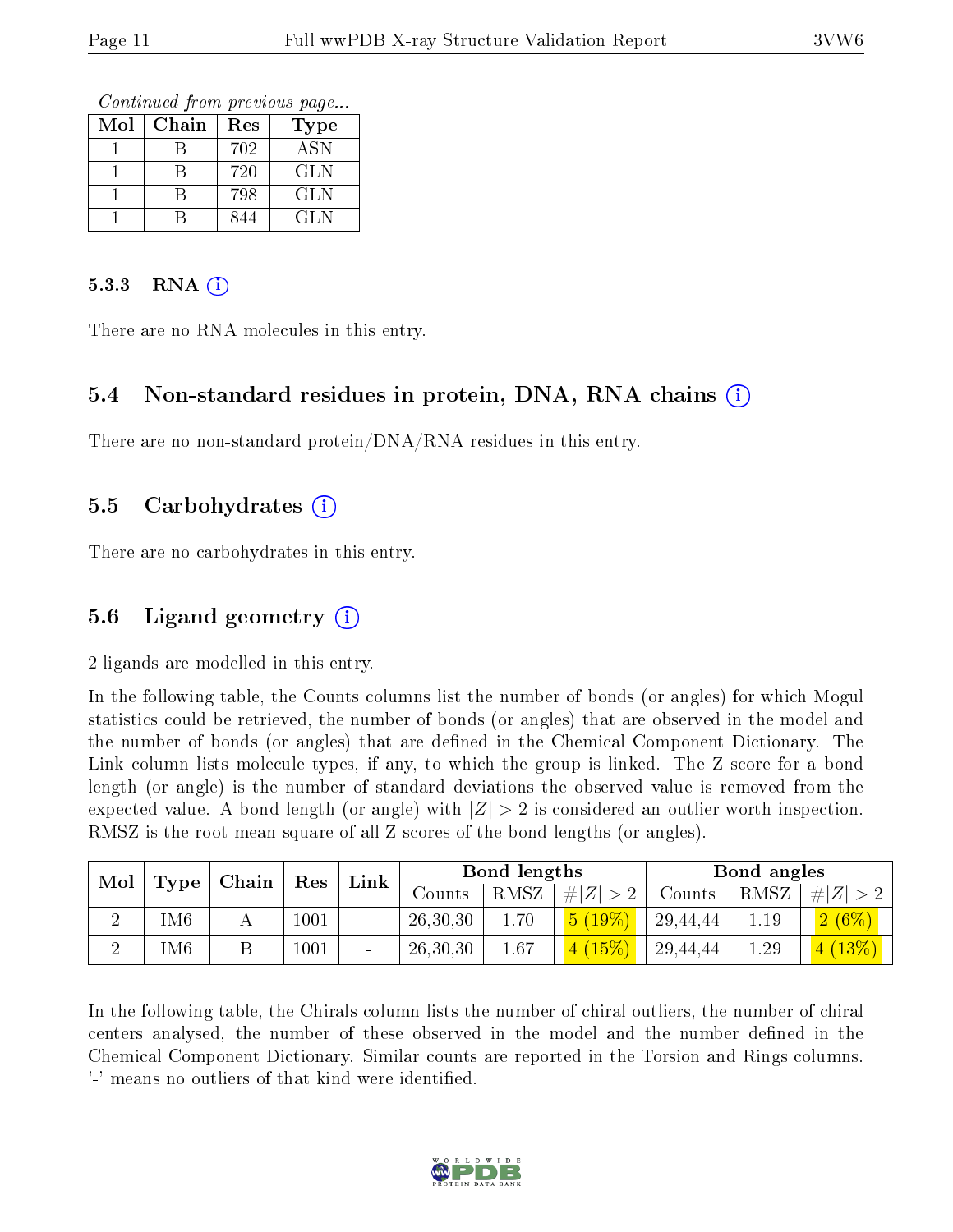|     |      |        | Mol   Type   Chain   Res   Link   Chirals | <b>Torsions</b>          | Rings |
|-----|------|--------|-------------------------------------------|--------------------------|-------|
| IM6 | 1001 | $\sim$ |                                           | $0/16/18/18$   $0/4/4/4$ |       |
| IM6 | 1001 |        |                                           | $0/16/18/18$   $0/4/4/4$ |       |

All (9) bond length outliers are listed below:

| Mol            | Chain | Res  | Type            | Atoms     | Z       | Observed $(A$ | $Ideal(\AA)$ |
|----------------|-------|------|-----------------|-----------|---------|---------------|--------------|
| $\overline{2}$ | Β     | 1001 | IM <sub>6</sub> | $C6-N3$   | $-5.45$ | 1.36          | 1.45         |
| $\overline{2}$ | А     | 1001 | IM <sub>6</sub> | $C6-N3$   | $-5.05$ | 1.37          | 1.45         |
| $\overline{2}$ | А     | 1001 | IM <sub>6</sub> | $C4-N3$   | $-3.48$ | 1.34          | 1.39         |
| 2              | А     | 1001 | IM <sub>6</sub> | $C9-N14$  | 3.27    | 1.36          | 1.33         |
| $\overline{2}$ | В     | 1001 | IM <sub>6</sub> | $C4-N3$   | $-3.26$ | 1.34          | 1.39         |
| $\overline{2}$ | B     | 1001 | IM <sub>6</sub> | $C2-N3$   | $-2.66$ | 1.33          | 1.36         |
| $\overline{2}$ | B     | 1001 | IM <sub>6</sub> | $C9-N14$  | 2.47    | 1.35          | 1.33         |
| $\overline{2}$ | А     | 1001 | IM <sub>6</sub> | $C13-N15$ | $-2.12$ | 1.35          | 1.40         |
| $\overline{2}$ | А     | 1001 | IM <sub>6</sub> | $C2-N3$   | $-2.10$ | 1.34          | 1.36         |

All (6) bond angle outliers are listed below:

| Mol            | Chain | Res      | Type | Atoms         | Z       | Observed $(°)$ | Ideal(°) |
|----------------|-------|----------|------|---------------|---------|----------------|----------|
| $\overline{2}$ | А     | 1001     | IM6  | $C11-C6-N3$   | 3.24    | 123.66         | 119.33   |
| $\overline{2}$ | А     | 1001     | IM6  | $C7-C6-N3$    | 3.23    | 123.33         | 118.86   |
| 2              | B     | $1001\,$ | IM6  | $C11-C6-N3$   | 3.18    | 123.57         | 119.33   |
| $\mathcal{D}$  | B     | 1001     | IM6  | $C7-C6-N3$    | 2.69    | 122.58         | 118.86   |
| $\overline{2}$ | B     | 1001     | IM6  | $C21-C20-C27$ | $-2.42$ | 116.83         | 121.58   |
| $\overline{2}$ | В     | $1001\,$ | IM6  | $C4-N3-C6$    | $-2.08$ | 122.95         | 126.33   |

There are no chirality outliers.

There are no torsion outliers.

There are no ring outliers.

No monomer is involved in short contacts.

The following is a two-dimensional graphical depiction of Mogul quality analysis of bond lengths, bond angles, torsion angles, and ring geometry for all instances of the Ligand of Interest. In addition, ligands with molecular weight > 250 and outliers as shown on the validation Tables will also be included. For torsion angles, if less then 5% of the Mogul distribution of torsion angles is within 10 degrees of the torsion angle in question, then that torsion angle is considered an outlier. Any bond that is central to one or more torsion angles identified as an outlier by Mogul will be highlighted in the graph. For rings, the root-mean-square deviation (RMSD) between the ring in question and similar rings identified by Mogul is calculated over all ring torsion angles. If the average RMSD is greater than 60 degrees and the minimal RMSD between the ring in question and any Mogul-identified rings is also greater than 60 degrees, then that ring is considered an outlier. The outliers are highlighted in purple. The color gray indicates Mogul did not find sufficient equivalents in the CSD to analyse the geometry.

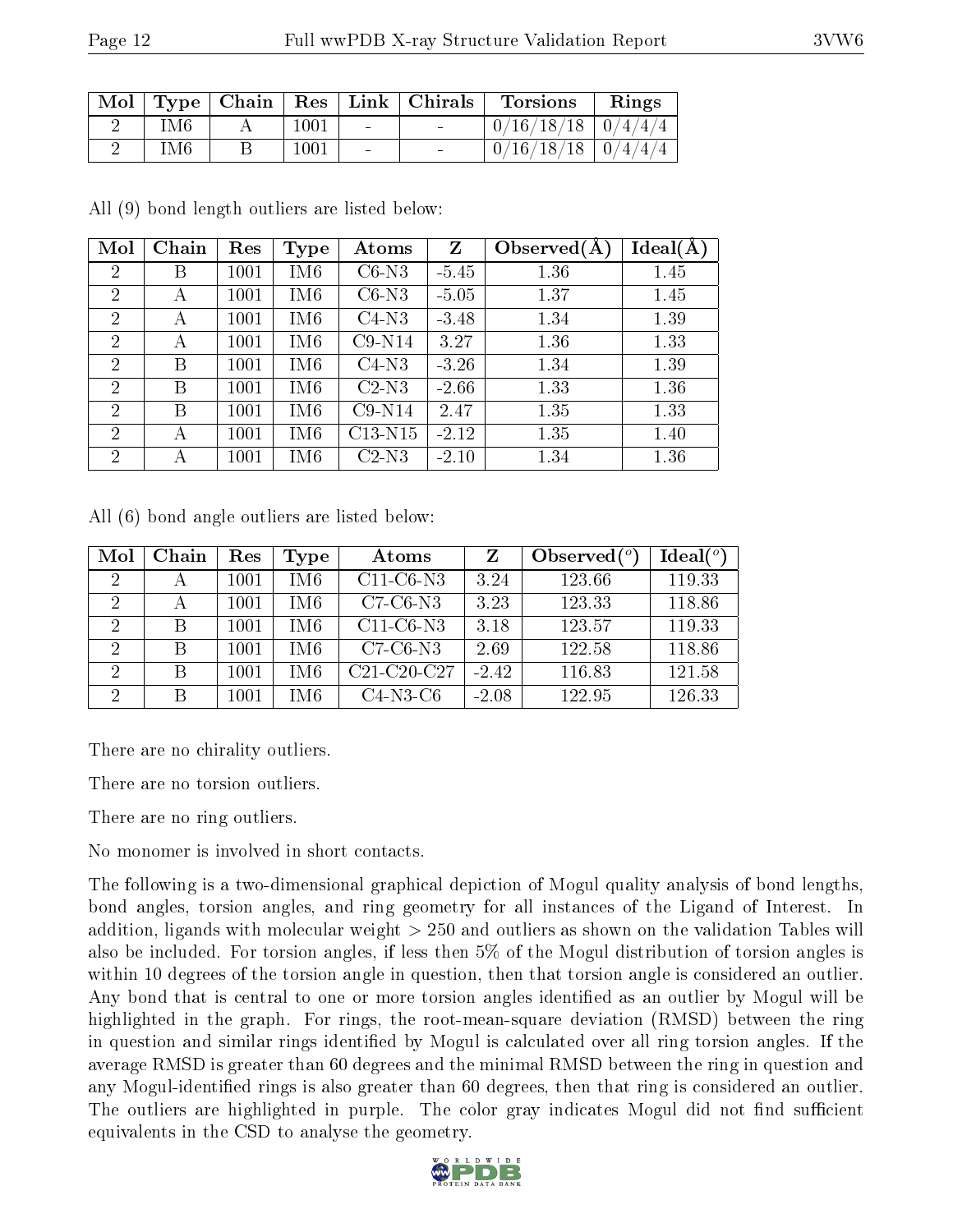

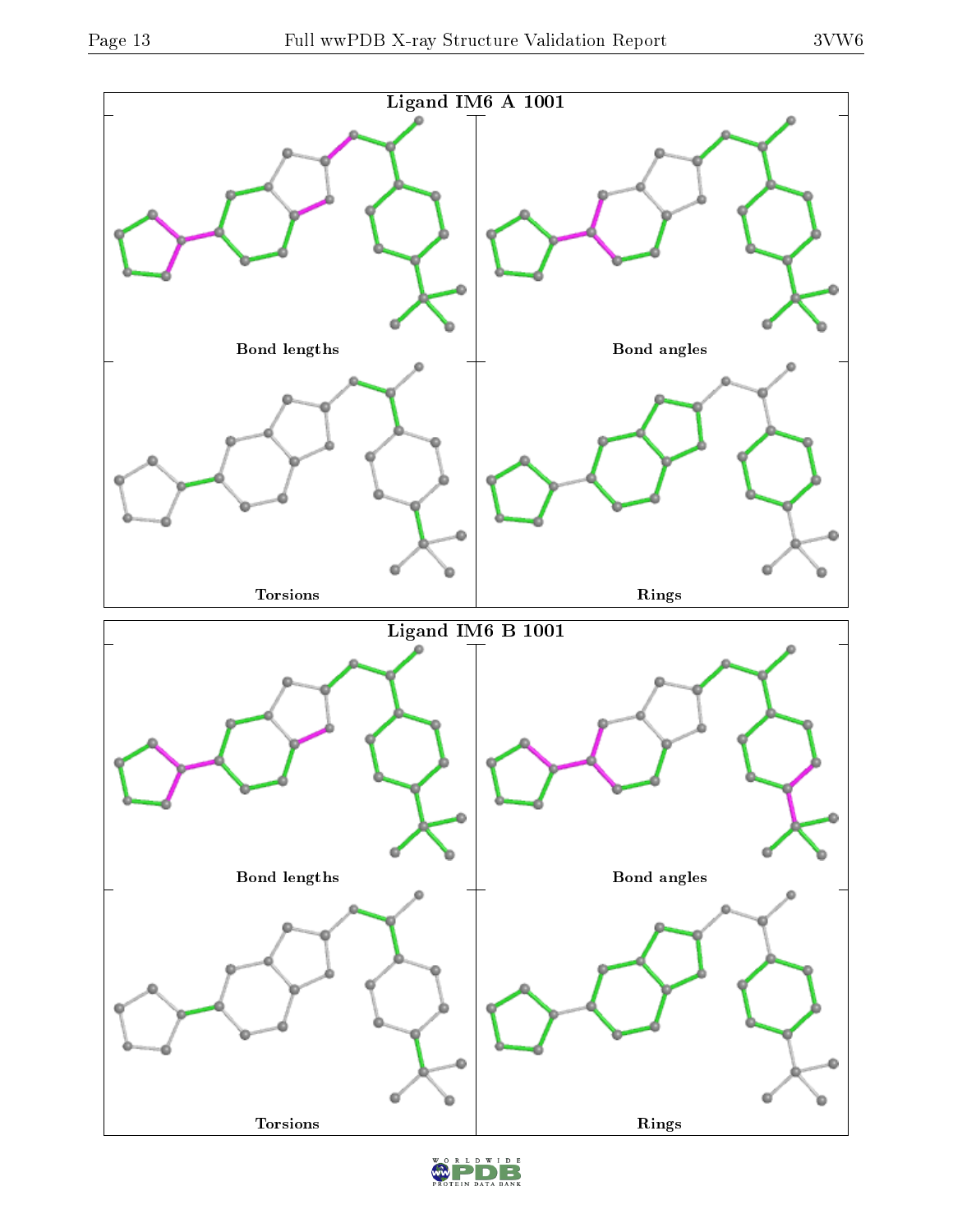## 5.7 [O](https://www.wwpdb.org/validation/2017/XrayValidationReportHelp#nonstandard_residues_and_ligands)ther polymers (i)

There are no such residues in this entry.

## 5.8 Polymer linkage issues (i)

There are no chain breaks in this entry.

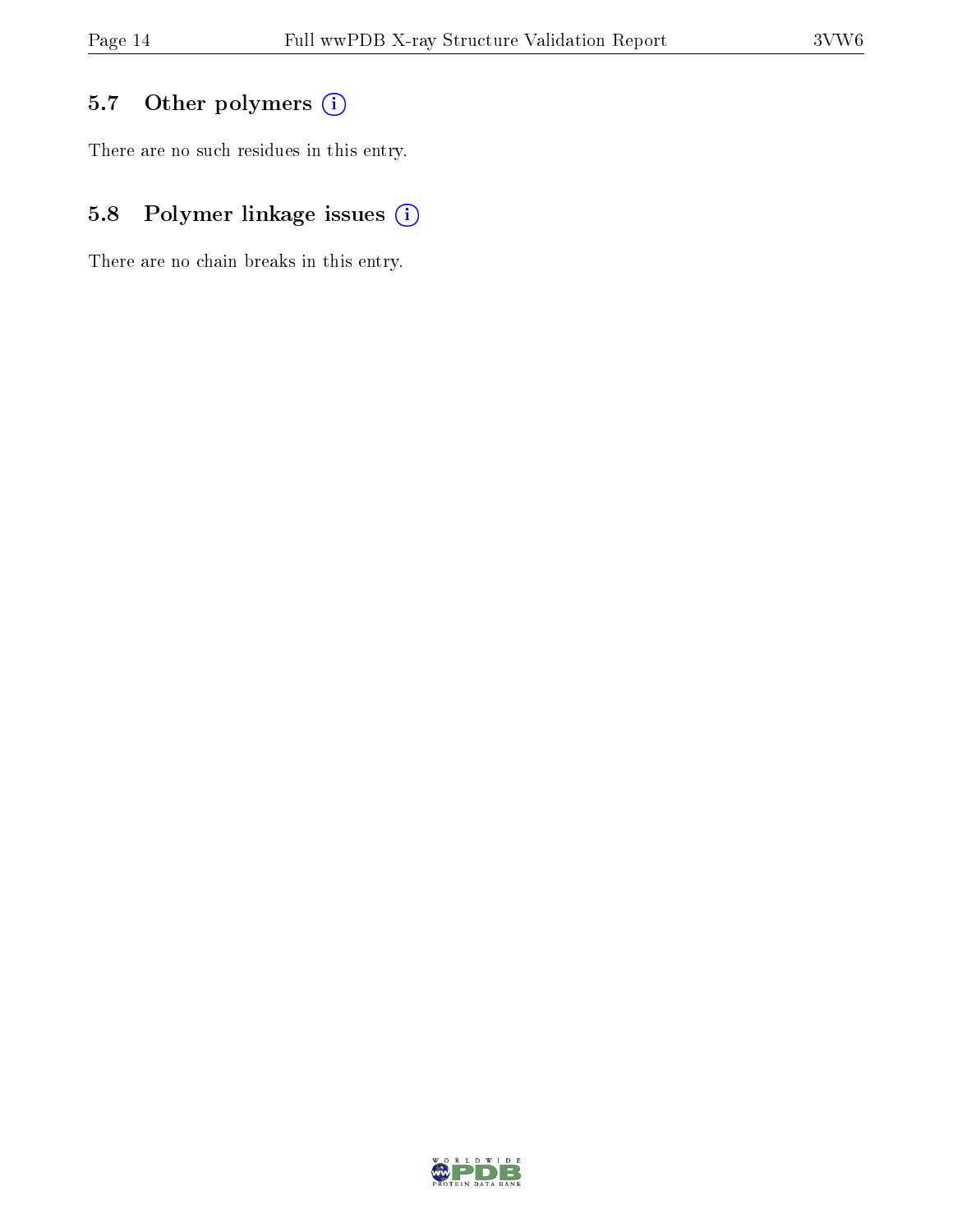## 6 Fit of model and data  $(i)$

### 6.1 Protein, DNA and RNA chains  $(i)$

In the following table, the column labelled  $#RSRZ> 2'$  contains the number (and percentage) of RSRZ outliers, followed by percent RSRZ outliers for the chain as percentile scores relative to all X-ray entries and entries of similar resolution. The OWAB column contains the minimum, median,  $95<sup>th</sup>$  percentile and maximum values of the occupancy-weighted average B-factor per residue. The column labelled ' $Q< 0.9$ ' lists the number of (and percentage) of residues with an average occupancy less than 0.9.

| Mol | Chain | Analysed         | $<$ RSRZ $>$ | # $RSRZ>2$                                      | $OWAB(A^2)$    | $\rm Q\textcolor{black}{<}0.9$ |
|-----|-------|------------------|--------------|-------------------------------------------------|----------------|--------------------------------|
|     |       | $255/269$ (94\%) | $-0.30$      | $0$ 100 100                                     | 23, 35, 54, 70 |                                |
|     |       | $253/269$ (94\%) | $-0.04$      | $13(5\%)$<br><b>26</b><br>28                    | 28, 45, 75, 89 |                                |
| All | All   | $508/538(94\%)$  | $-0.17$      | $13(2\%)$<br>56 <sup>°</sup><br>54 <sup>°</sup> | 23, 40, 67, 89 |                                |

All (13) RSRZ outliers are listed below:

| Mol          | Chain | $\operatorname{Res}% \left( \mathcal{N}\right) \equiv\operatorname{Res}(\mathcal{N}_{0},\mathcal{N}_{0})$ | <b>Type</b> | <b>RSRZ</b> |  |
|--------------|-------|-----------------------------------------------------------------------------------------------------------|-------------|-------------|--|
| $\mathbf 1$  | В     | 840                                                                                                       | $\rm THR$   | 4.9         |  |
| 1            | В     | 852                                                                                                       | ASP         | 4.6         |  |
| $\mathbf{1}$ | В     | 691                                                                                                       | TYR         | 3.7         |  |
| 1            | В     | 855                                                                                                       | PRO         | 3.4         |  |
| 1            | В     | 858                                                                                                       | TYR.        | 3.3         |  |
| $\mathbf{1}$ | В     | 886                                                                                                       | GLU         | 2.9         |  |
| 1            | В     | 851                                                                                                       | ILE         | 2.9         |  |
| 1            | В     | 888                                                                                                       | <b>GLN</b>  | 2.8         |  |
| $\mathbf{1}$ | В     | 850                                                                                                       | ILE         | 2.7         |  |
| 1            | В     | 843                                                                                                       | LEU         | 2.4         |  |
| $\mathbf{1}$ | В     | 711                                                                                                       | ILE         | 2.3         |  |
| 1            | В     | 846                                                                                                       | MET         | 2.2         |  |
| 1            | R     | 841                                                                                                       | <b>GLY</b>  | 2.1         |  |

### 6.2 Non-standard residues in protein, DNA, RNA chains (i)

There are no non-standard protein/DNA/RNA residues in this entry.

### 6.3 Carbohydrates (i)

There are no carbohydrates in this entry.

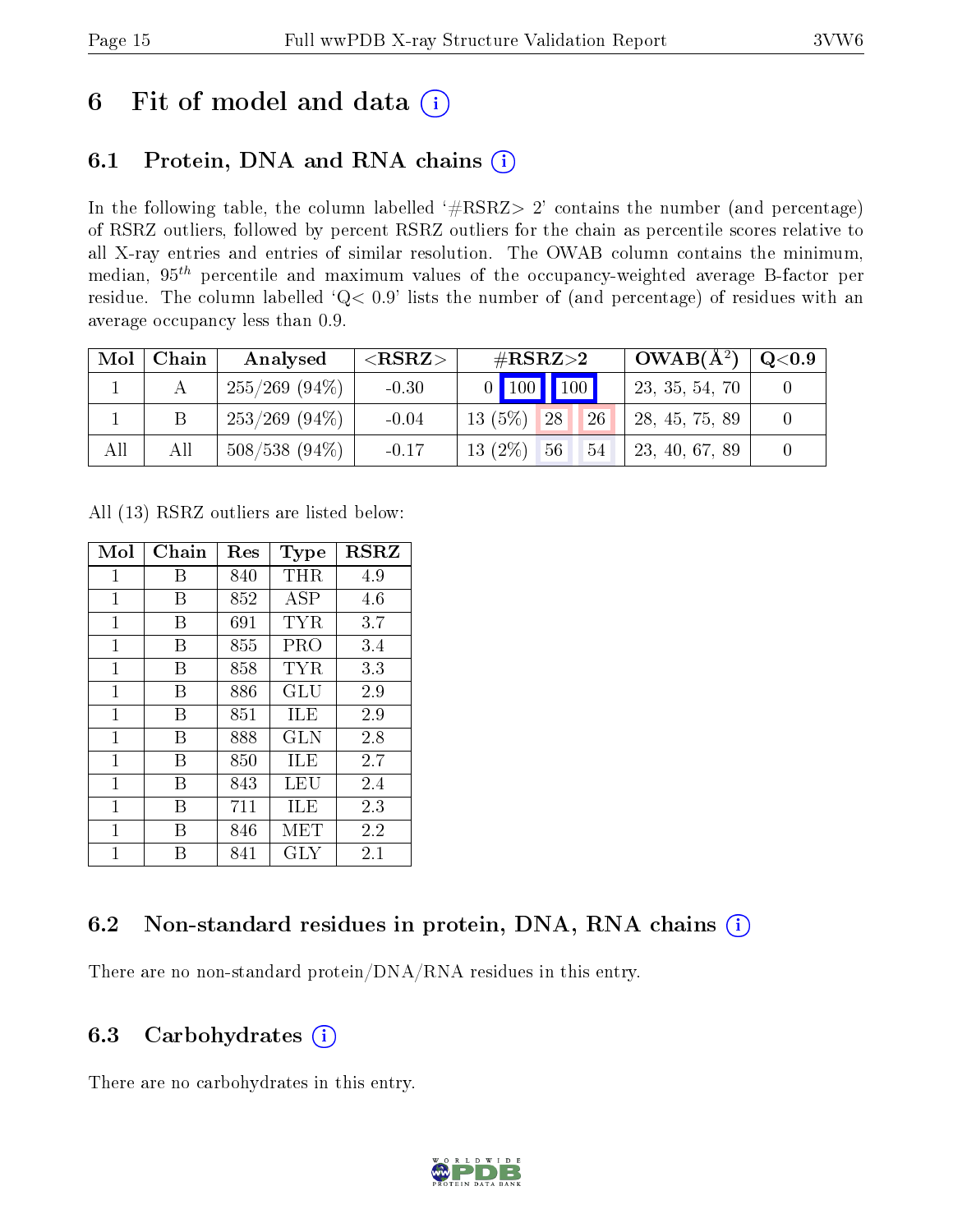### 6.4 Ligands  $(i)$

In the following table, the Atoms column lists the number of modelled atoms in the group and the number defined in the chemical component dictionary. The B-factors column lists the minimum, median,  $95<sup>th</sup>$  percentile and maximum values of B factors of atoms in the group. The column labelled ' $Q< 0.9$ ' lists the number of atoms with occupancy less than 0.9.

| Mol | Type | $\perp$ Chain $\perp$ |      | $\parallel$ Res $\parallel$ Atoms | $ $ RSCC $ $ | $\mid$ RSR $\mid$ B-factors( $A^2$ ) $\mid$ Q<0.9 |  |
|-----|------|-----------------------|------|-----------------------------------|--------------|---------------------------------------------------|--|
|     | IM6  |                       | 1001 | 27/27                             | 0.96         | 25, 29, 33, 34                                    |  |
|     | IM6  |                       | 1001 | $-27/27$                          | 0.97         | 26, 29, 34, 35                                    |  |

The following is a graphical depiction of the model fit to experimental electron density of all instances of the Ligand of Interest. In addition, ligands with molecular weight  $> 250$  and outliers as shown on the geometry validation Tables will also be included. Each fit is shown from different orientation to approximate a three-dimensional view.